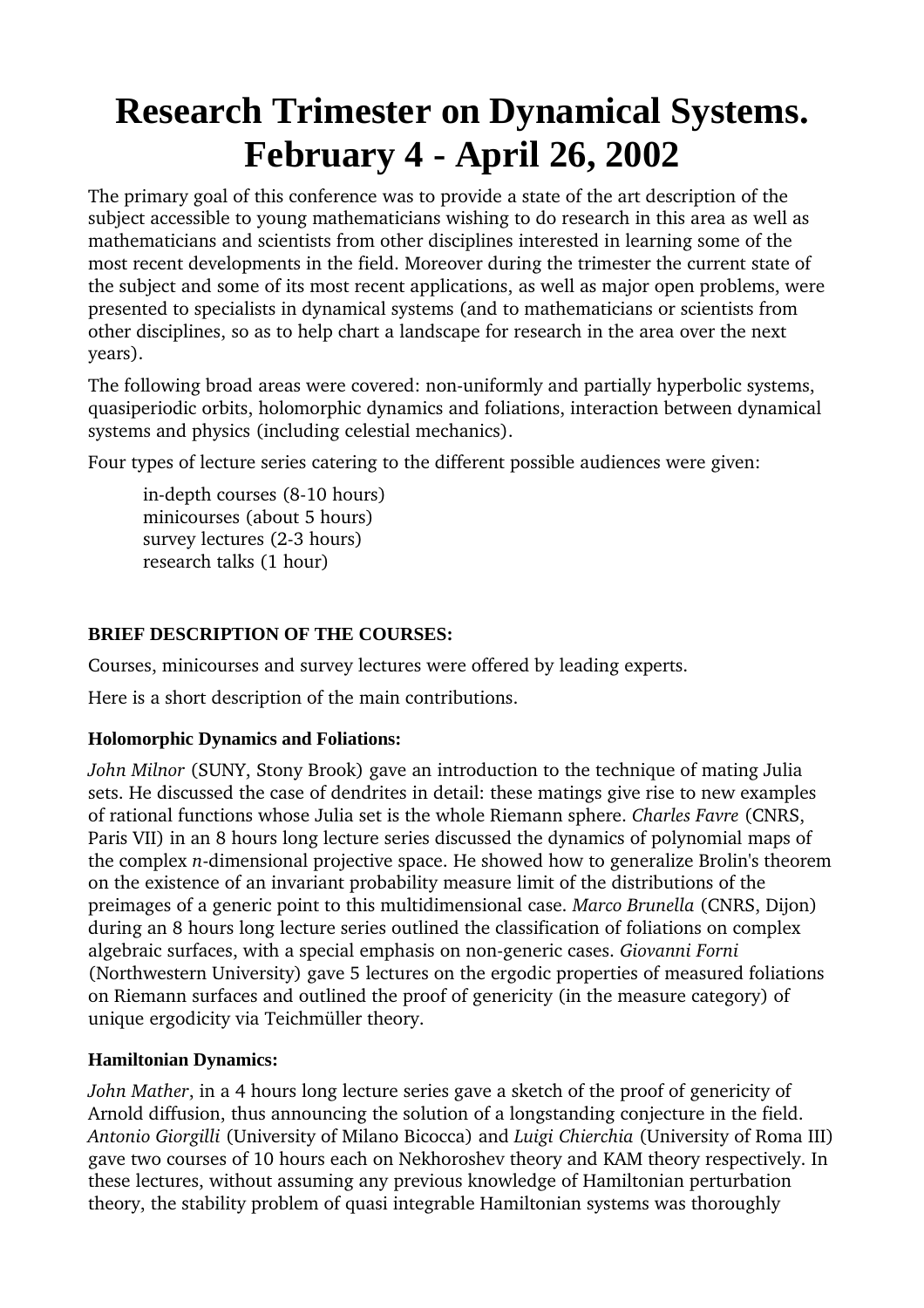discussed both in finite and infinite time scales. *David Sauzin* (CNRS, Paris), in a series of 3 lectures, showed how to extend the theory of Nekhoroshev to the case of Hamiltonians with only Gevrey regularity and discussed the optimality of the results obtained.

#### **Small divisor problems:**

*Bassam Fayad* (CNRS, Paris XIII), in a 5 hours lecture series, discussed the relation between small divisors and ergodic theory. This relationship was first pointed out by Kolmogorov 50 years agoin the context of the study of the conjugacy classes of timereparametrizations of linear flows on tori. Time-reparametrizations give rise to linear cohomological equations: the parameter-dependence in the one-dimensional analytic case has been treated by *David Sauzin* (CNRS, Paris) in a two hour lecture. *Raphael Krikorian* (École Polytechnique), in a 5 hours minicourse, illustrated several local and global small divisor problems arising from the theory of reducibility and Lyapunov exponents. *Stefano Marmi* (Udine and SNS), during an 8 hours lecture series, discussed the optimal arithmetical conditions for the problem of linearization of germs of one-dimensional holomorphic diffeomorphisms and studied the related quantitative problems on the size of Herman rings and Siegel disks. These problems have also been discussed in the review lecture of *Pierre Moussa* (CEA Saclay). In a 5 hours minicourse *Laurent Stolovitch* (Toulouse) showed how to generalize the notion of completely integrable system to the context of normal forms for (commuting systems of) holomorphic vector fields or germs.

### **Celestial Mechanics:**

In a 5 hours minicourse *Alain Chenciner* (Paris VII) illustrated several new periodic solutions to the *n*-body problem obtained by means of a careful study of its symmetries and the use of appropriate constrained variational principles. Singularities of the *n*-body problem which do not arise from collisions have been the object of the 8 hours course of *Joe Gerver* (Rutgers University). *Jacques Laskar* (CNRS, Paris) gave a 4 hours long introduction to the numerical study of planetary systems, also illustrating several implications to climatology and geology.

# **Ergodic theory and randomly perturbed systems:**

*Jerome Buzzi* (CNRS, École Polytechnique) gave a series of 3 survey lectures on the problem of local and global complexity of dynamical systems. *Dima Dolgopyat* (Pennsylvania State University) gave a 4 hours long introduction to the study of the dynamics of random diffeomorphisms products, whereas the 5 lectures of *Yuri Kifer* (Hebrew University) were devoted to the more classical topic of random perturbations of deterministic systems. Invariant measures and the problem of convergence to equilibrium have been the object of a 5 hours minicourse held by *Carlangelo Liverani* (Roma II).

# **Periodic Orbits and zeta functions:**

Counting periodic orbits has been one of the first problems addressed in dynamics: the 5 hours minicourse by *Vadim Kaloshin* (MIT) served as a complete introduction to the most important recent developments in the subject, providing a sketch of the proof of topological genericity but measure-theoretical exceptionality of the superexponential growth. The two survey lectures of *Viviane Baladi* (IHES) also addressed the relationship between kneading operators and RuelleLefschetz zeta functions. Topology and dynamics: *Patrice Le Calvez* (Paris XIII) gave an 8 hours long course on the dynamics of diffeomorphisms of the torus and the annulus. Special emphasis was put on the construction and properties of generalized Aubry-Mather sets to this not necessarily twist and/or area-preserving context.